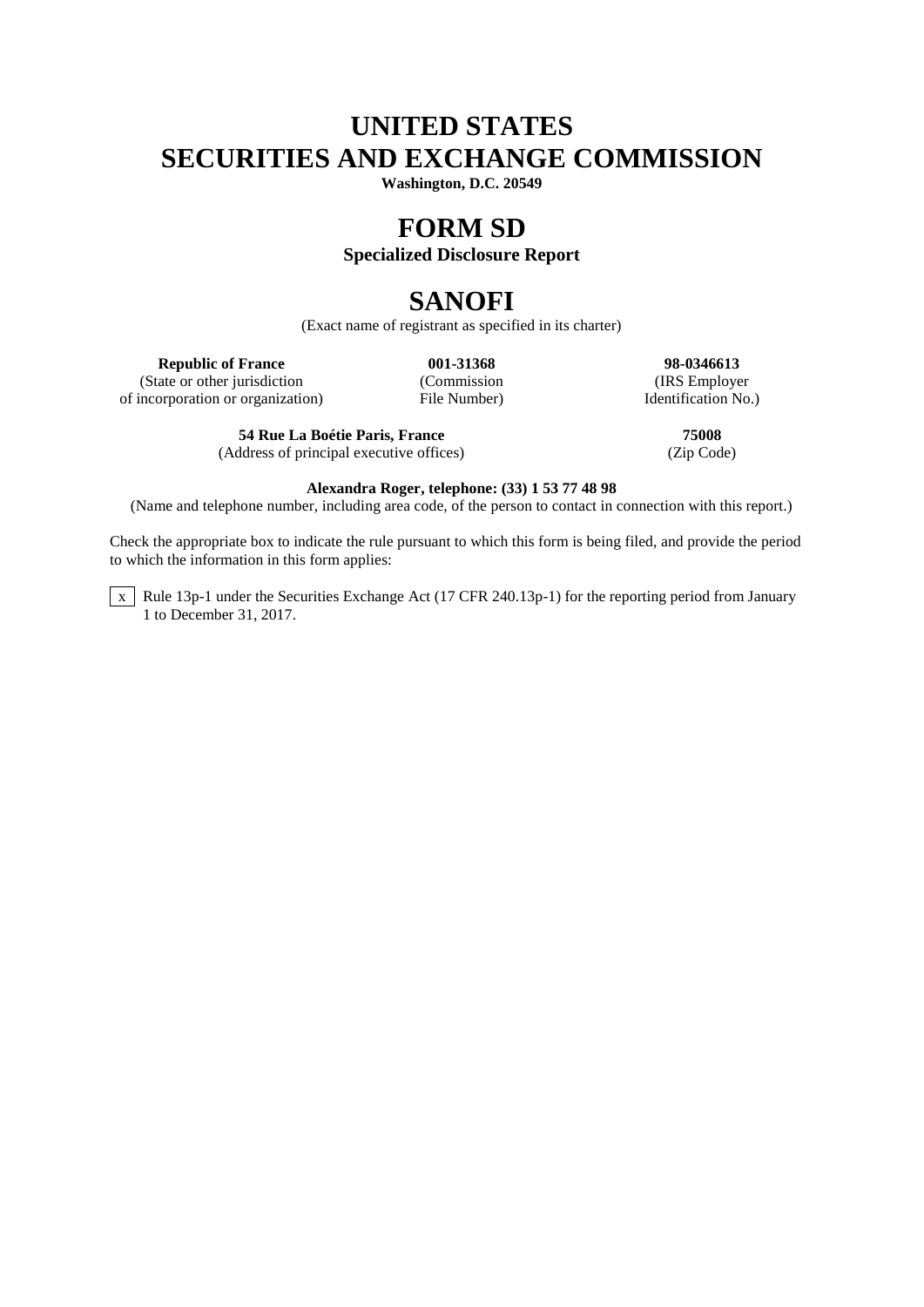### **Section 1 – Conflict Minerals Disclosure**

#### **Item 1.01 Conflict Minerals Disclosure and Report**

#### **Conflict Minerals Disclosure**

Sanofi (including its consolidated subsidiaries, the "*Company*") is filing this Form SD pursuant to Rule 13p-1 under the Securities Exchange Act of 1934 for the reporting period from January 1, 2017 to December 31, 2017 (the "*Reporting Period*").

Rule 13p-1, through Form SD, requires the disclosure of certain information if a company manufactures or contracts to manufacture products for which certain "conflict minerals" (as defined below) are necessary to the functionality or production of such products. Form SD defines "*conflict minerals*" as: (i)(a) columbite-tantalite, (b) cassiterite, (c) gold and (d) wolframite, or their derivatives, which are currently limited to tantalum, tin and tungsten; or (ii) any other mineral or its derivatives determined by the U.S. Secretary of State to be financing conflict in the Democratic Republic of the Congo or an "adjoining country," as such term is defined in Form SD (collectively, the "*Covered Countries*").

The Company's operations may at times manufacture, or contract to manufacture, products for which conflict minerals are necessary to the functionality or production of those products (collectively, the "*products*").

#### *Reasonable Country of Origin Inquiry*

As required by Form SD, the Company has conducted a good faith reasonable country of origin inquiry ("*RCOI*") regarding the conflict minerals included in its products during the Reporting Period, which the Company refers to as the "*Subject Minerals*," to determine whether any such Subject Minerals originated in the Covered Countries and/or whether any of the Subject Minerals were from recycled or scrap sources, in accordance with Form SD and related guidance provided by the Securities and Exchange Commission ("*SEC*").

The results of the Company's RCOI regarding the Subject Minerals are set out below.

The Company's global supply chain is complex. In the course of its business operations, the Company may purchase materials and components containing conflict minerals. These materials and components may, in turn, be included in the Company's products. Because the Company does not purchase conflict minerals directly from mines, smelters or refiners, there are many third parties in the supply chain between the Company and the original sources of conflict minerals. As a result, the Company relies on its direct suppliers of materials to provide information regarding the origin of any conflict minerals that are included in their products.

The Company's procurement and industrial affairs departments worked together to search the Company's data base to identify where Subject Minerals were used in its products. As a result of this process, the Company identified a small number of suppliers of materials that provided materials or components containing Subject Minerals (collectively, the "*Covered Suppliers*"). The Company put in place a consultation of the Covered Suppliers to confirm whether the Subject Minerals contained in the materials or components come from Covered Countries. The Company inventoried the responses received from the Covered Suppliers.

No evidence of Covered Country origin has resulted from the RCOI process described above. The Company has no reason to believe that the Subject Minerals contained in its products during the Reporting Period may have originated in the Covered Countries.

As required by Form SD, the disclosure contained in this Form SD regarding the Company's RCOI is available on the Company's website located at http://www.sanofi.com. The content on, or accessible through,